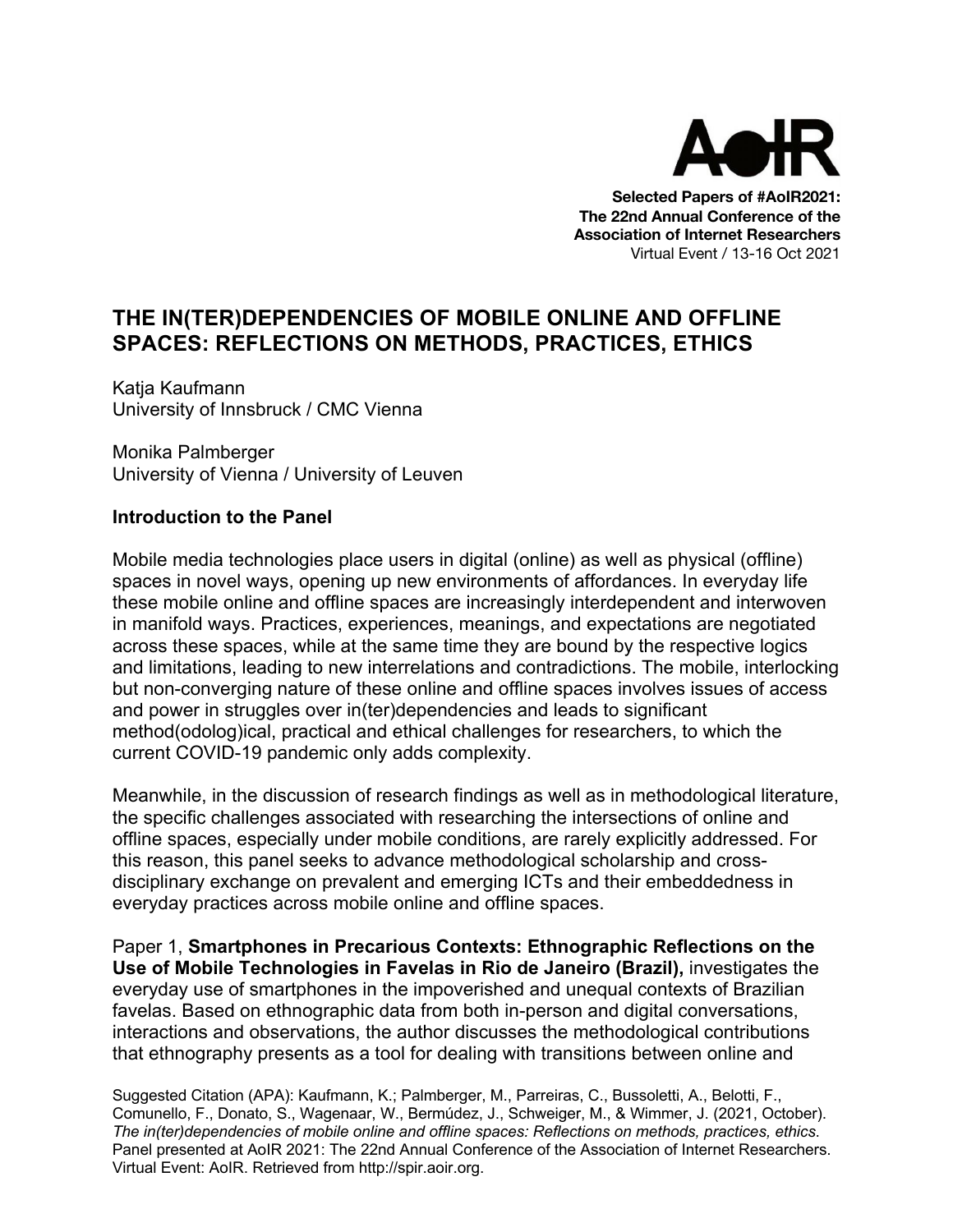offline environments, and for considering the particularities of the incorporation of technologies in everyday life in contexts of social and digital inequality. The paper thus seeks to contribute to an understanding of smartphones as mediators between digital/online and physical/offline relationships.

Paper 2, **In the Backstage of Fridays for Future between (Mobile) Online and Offline Practices,** is based on multimodal ethnography and examines how Fridays for Future (FFF) activists are seamlessly organized between online and offline environments. Conceptualizing Mobile Instant Messaging services (MIMs) as the 'backstage' of activism, the authors argue that we need to consider physical and digitally-mediated environments as a whole to understand FFF's organizational dynamics, identity-building processes, and sense-making related to social media usages. The authors advocate the use of methods that value the mutual influence of culture and technology, such as their qualitative multimodal research design that combines participant observation and digital ethnography across multiple settings (WhatsApp, Zoom, physical locations).

Paper 3, **Studying the Everyday Lives of Media Fans: Practical and Ethical Challenges,** gives insight into the significant challenges of studying how online fan practices and experiences are embedded in and interact with the everyday offline contexts from which individual fans engage in them. Using non-media-centric, ethnographic research on the day-to-day lives of media fans, the author reflects on addressing the geographical delimitations of doing face-to-face fieldwork as well as on having to adapt established ethnographic methods to online approaches during ongoing research in light of the COVID-19 pandemic and considers some of the practical and ethical challenges that come into play when studying how pseudonymous identities and sensitive online practices are embedded in people's everyday lives.

Paper 4, **Ethnographing Between Spaces: Researching TikTok from an E3thnomusicological Perspective,** deals with the challenge of ethnomusicology to research musicality in its holistic course of performance. Using the case of the videosharing app TikTok, the paper discusses the analysis of multimedia musical practices as a necessary shift in thinking about the importance of internet in the everyday life of the actors, their musical practices, as well as the recognition of internet as an embodied experience beyond the real/virtual dichotomy. The author argues that in order to capture the deterritoralization and multimedia reality of musical practices, researchers need a threefold focus on interactions, interrelations and enabling processes. Moreover, the author opens a discussion on the ethnographic field and its conceptualization in the context of deterritorialization and the multimedia reality of the musical practices studied.

Paper 5, **Methodological Reflections on Capturing Augmented Space: Insights from an Augmented Reality (AR) Field Study,** provides insights into the methodological challenges and opportunities of researching the emergent phenomenon of Augmented Reality and its impact on people's perception of urban space in daily life. The authors share their experiences in applying a range of qualitative and quantitative approaches which proved valuable for capturing the reception of space, including thinking-aloud-protocols (TAP) to analyze the influence of AR on spatial perception and meaning, a standardized online survey to capture spatial meaning, and the collection of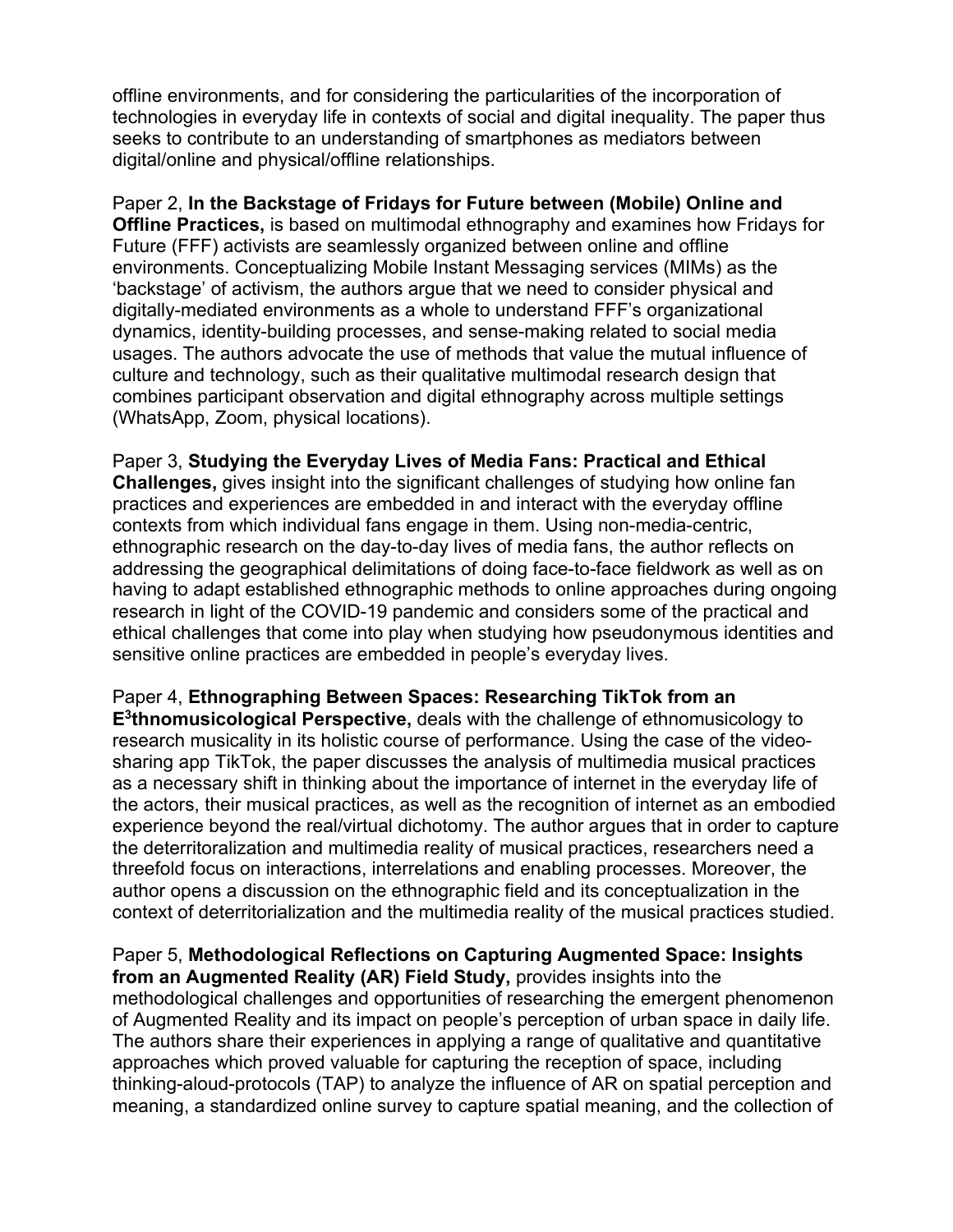spatial movement using locative tracking via the head-worn AR glasses. The COVID-19 pandemic posed additional challenges to the practical use of the technical instruments.

With these five papers, the panel presents a thought-provoking range of examples of research into phenomena at the intersections of mobile online and offline spaces and the associated experiences as well as methodological challenges of researchers in dealing with issues of in(ter)dependence at all levels.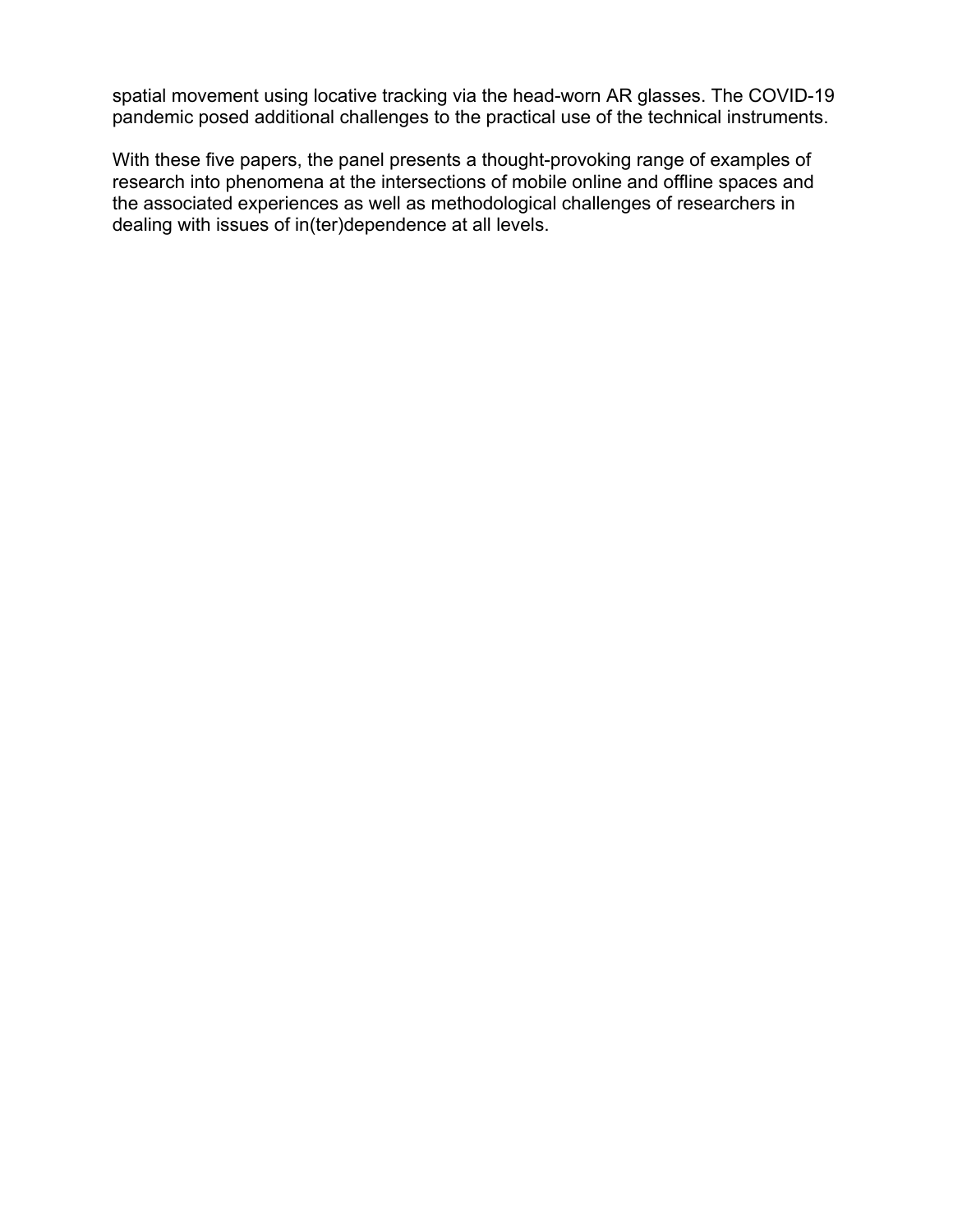# **SMARTPHONES IN PRECARIOUS CONTEXTS: ETHNOGRAPHIC REFLECTIONS ON THE USE OF MOBILE TECHNOLOGIES IN** *FAVELAS* **IN RIO DE JANEIRO (BRAZIL)**

Carolina Parreiras State University of Campinas (Unicamp)

## **Introduction**

The aim of this paper is to reflect on the theoretical, ethical and methodological challenges involved in conducting research that focuses on the use of smartphones, as well as research that is carried out through the use of mobile devices. I take Daniel Miller's (2021) recent proposals regarding research with smartphones as a starting point and inspiration. Miller seeks to think of these devices not only as material devices in themselves, but as places we inhabit and in which we live. The data on which this paper is based is derived from an ethnographic research carried out among *favela* dwellers in the city of Rio de Janeiro (Brazil).

It is important to note that, in these *favelas,* smartphones have become an essential means for accessing social services, school, and work, as well as for sociability and accessing information. As Christine Hine (2015) proposes, there is a need for greater attention to the "embedded, embodied and everyday" internet. I am especially interested to discuss the everyday character of the use of smartphones in impoverished contexts, how smartphones work as the technological device through which it is possible to map the transits between online and offline spaces, as well as the many inequalities that these uses point to.

### **Context**

F*avelas* are impoverished places marked by what we could call structural and material precariousness, in which residents face difficulties in accessing basic services, housing, water, and basic sanitation, for example. As they are also places marked by different forms of urban violence, with increasing clashes between police/army and groups linked to drug trafficking, I use the fictitious name *Complexo* to name the *favelas* addressed in this paper.

The context of the *Complexo* reflects the general data around access to the Internet and to technological devices in Brazil. According to one of the surveys available on use of technology in Brazil (the ICT Households), Brazil is still quite unequal in terms of access, with 58% of internet users in the country using their smartphone as the only means of access.

### **Methods**

The COVID-19 pandemic impacted the ways in which the research was carried out, as it made any type of in-person/offline fieldwork incursion impossible. My contacts with my interlocutors started to be exclusively through digital means, specifically with the use of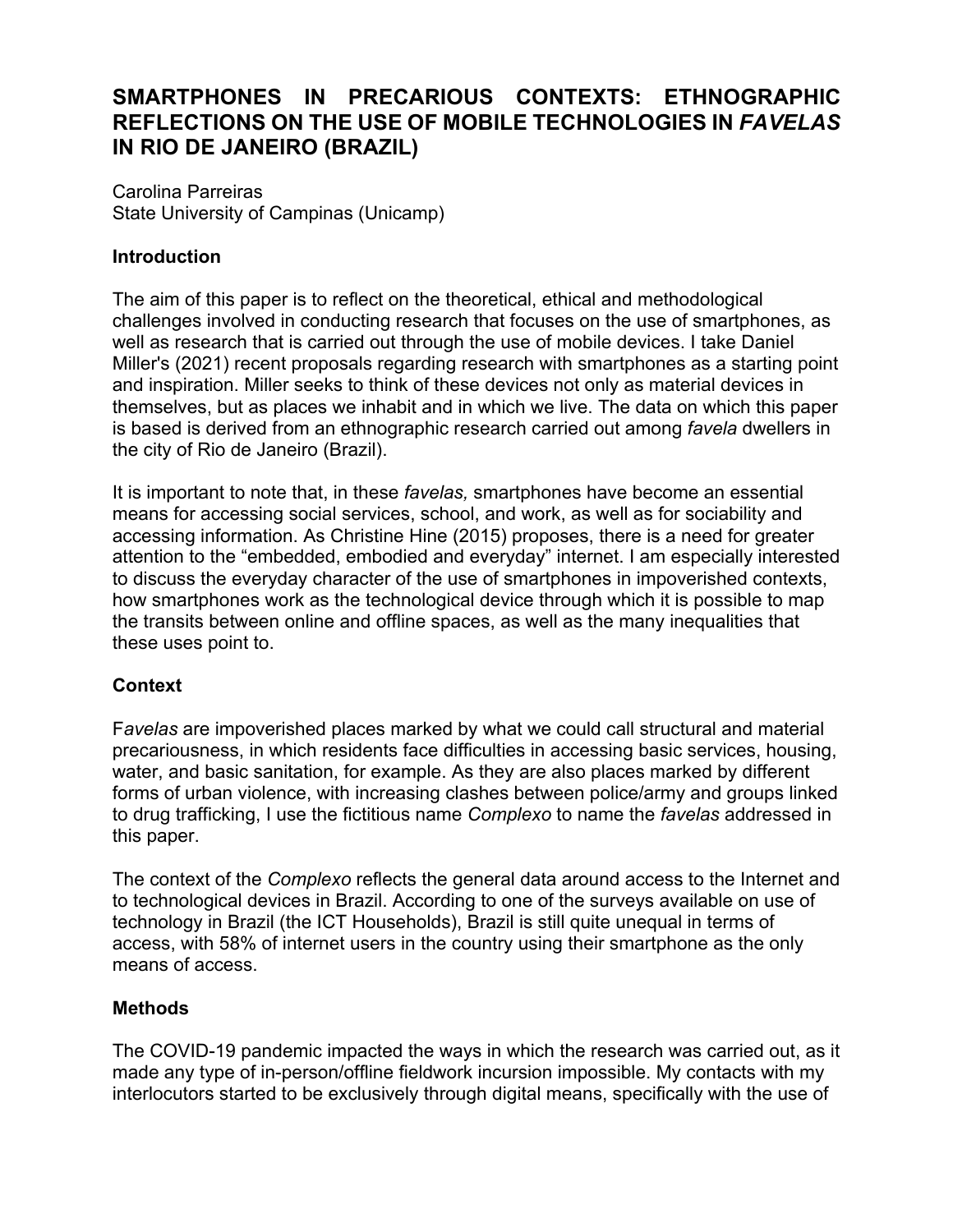WhatsApp. WhatsApp is a strategic application because it is used by most of my interlocutors functioning, as suggested by Cruz and Harindranath (2020), as a "technology of life" that shapes the everyday life and serves for a big range of activities. Another important point is that WhatsApp allows for different forms of exchange: synchronous and asynchronous, by text, video or audio messages. These aspects are useful because they point to the different significances each format receives in the daily uses and tells us about the digital literacies associated with social inequalities (for example, why audio messages are preferred in detriment to text messages).

I aim to advance our understanding of smartphones as mediators of digital/online and analogic/offline relationships, creating hybrid and everyday spaces of life. Ethnography offers methodological contributions as a tool for dealing with these hybrid spaces, and for considering the particularities of the incorporation of technologies in everyday life. As I am interested in the microscopic sphere of life, summarized in this idea of everyday, ethnography can account for the quotidian uses of smartphones. The bet on everyday character of life is not new to Internet Studies. I use it, following Das (2020), as a way that helps us to understand the ordinary acts of life. I focus my reflections on conversations and interactions with women living in these *favelas*, carried out in person (before the COVID-19 pandemic) and from WhatsApp (before and during the pandemic). In what concerns ethics, all participants gave formal consent – by text or audio message, during the pandemic, and by signing a Term of Consent before the pandemic.

## **Discussion**

The ethnographic data shows that this tool is the predominant (and almost exclusive) means of accessing the Internet in these *favelas*. The digital inequality manifests itself both in terms of access to technology and in terms of digital literacy, and it is common for a single device to be shared amongst the members of a single household. Thus, smartphones are the main device for accessing the Internet because they are more affordable and because they allow for the use of mobile connection networks, also at a lower cost. A large part of the residents with whom I had contact use plans called "prepaid" - that is, a fee is paid for credits that serve for using the connection during a certain amount of time. Such plans guarantee cheaper access to the Internet and, in most cases, the data plans do not charge for using WhatsApp app on your phone. Regarding digital literacy, most users navigate popular applications (WhatsApp, Facebook, Instagram) relatively easily, but they have a lot of difficulty with other sites or applications such as e-mail and banks (essential for receiving federal government benefits, for example). Something very common is the loss of passwords, and there is a lack of knowledge of the possibility of recovering them, which causes users to create innumerous new accounts on social networks, e-mails and websites.

Thus, I provide an analysis that takes into account both the contexts of use of smartphones, and their particular materiality as technological devices that are considered to be high-quality goods with symbolic value in these places. During the period in which it was still possible to go to *Complexo* to conduct research, I was struck by how smartphones were present in the houses, the narratives about the operations involved in their acquisition (payments in various installments or the purchase of used or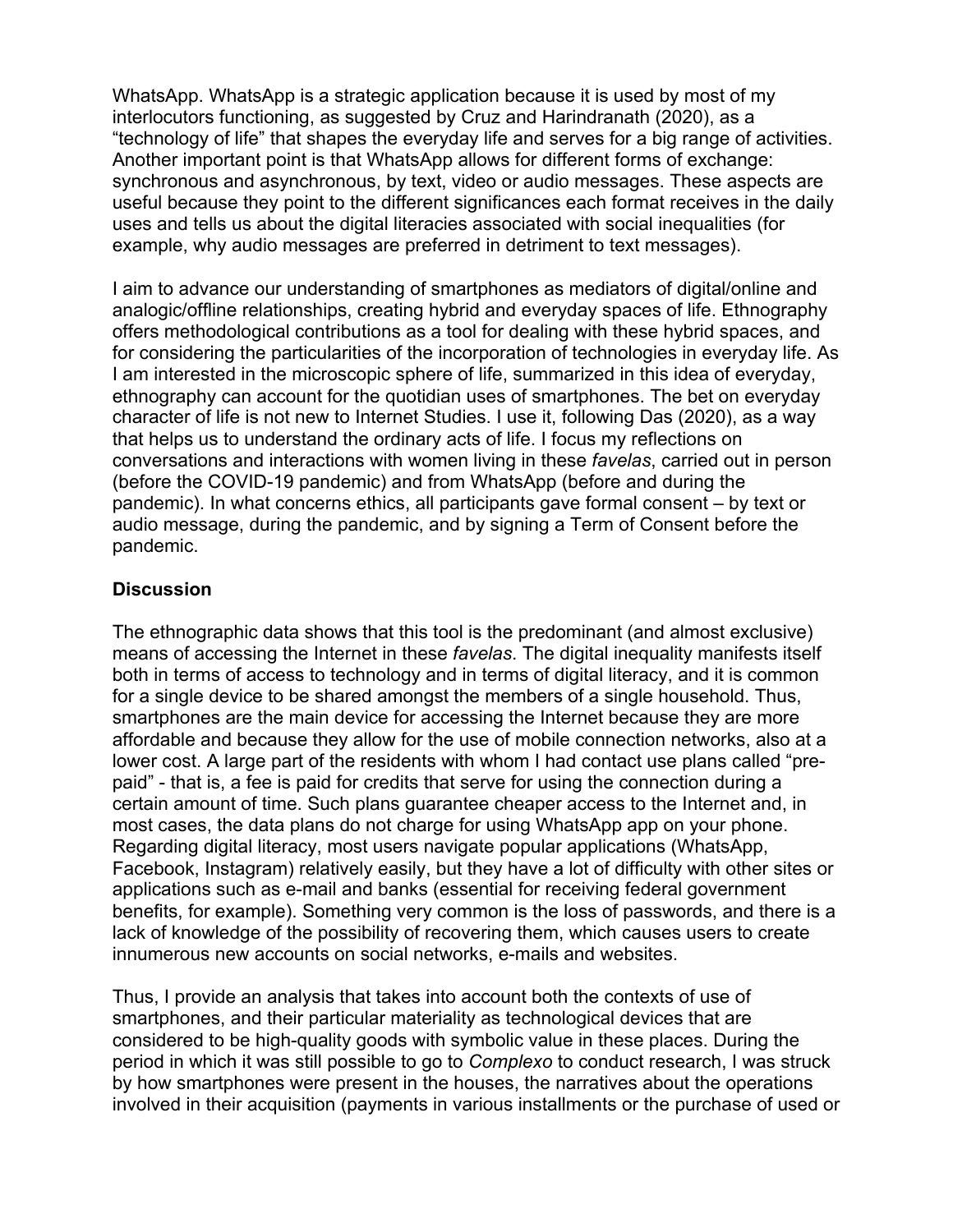smuggled devices) and the moments of despair when the devices had problems or simply stopped working. Another common practice is the contracting of local internet services, with broadband connection and of better quality by some residents. When they do this, they become "internet providers" for the neighborhood, renting the use of their connection for a weekly payment. Still, most connections are made exclusively by smartphone.

The pandemic makes inequality even clearer, as smartphones and the internet become essential for carrying out basic daily activities. In many cases, the lack of connection, of the technological device itself, or both, meant that several children were unable to access remote classes or that so many others did not have access to the emergency aid paid by the federal government, which required registration online through an application. The pandemic sheds light on inequality processes that involve access, use and "existential opportunities" (Van Dijk, 2005) offered by the internet, with an increase in digital exclusion processes.

### **References**

Cruz, E. & Harindranath, R. (2020). WhatsApp as 'technology of life': reframing research agendas. In: *First Monday, 25* (12). https://doi.org/10.5210/fm.v25i12.10405

Das, V. (2020). *Textures of the Ordinary. Doing Anthropology after Wittgenstein*. New York: Fordham University Press.

Hine, C. (2015). *Ethnography for the Internet: embedded, embodied and everyday*. Bloomsbury: London.

Miller, D. (2021). A theory of a theory of the smartphone. In: *International Journal of Cultural Studies*: https://journals.sagepub.com/doi/10.1177/1367877921994574

Van Dijk, J. (2006). Digital divide research, achievements and shortcomings. *Poetics*, vol. 34, n. 4-5, p. 221-235.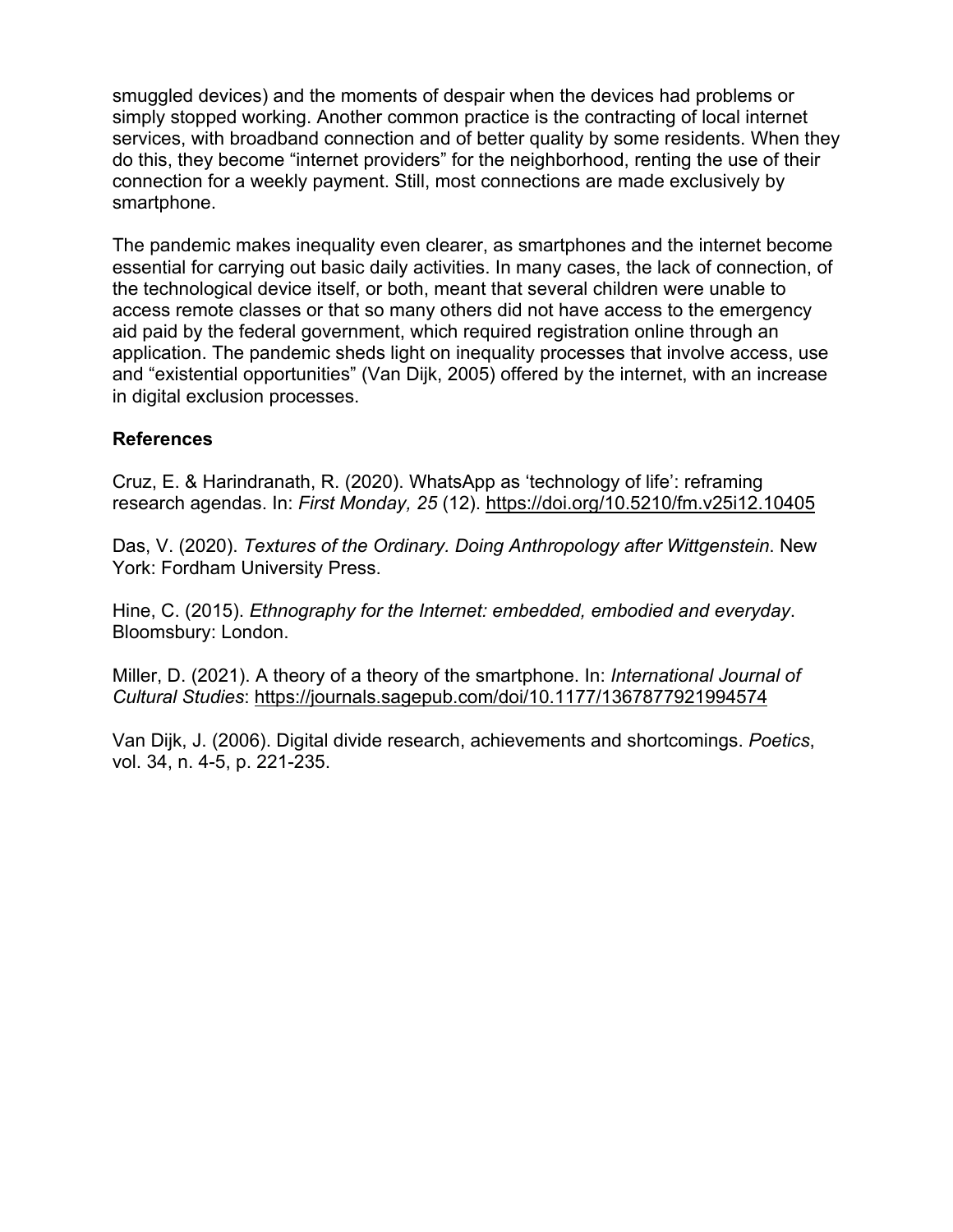# **IN THE BACKSTAGE OF FRIDAYS FOR FUTURE BETWEEN (MOBILE) ONLINE AND OFFLINE PRACTICES**

Arianna Bussoletti Sapienza University of Rome

Francesca Belotti Sapienza University of Rome

Francesca Comunello Sapienza University of Rome

Stellamarina Donato LUMSA University

### **Introduction**

Climate activism increasingly gained traction worldwide, with the FridaysForFuture movement (FFF) at its forefront. Social media are pivotal in FFF activities, specifically in recruiting activists, organizing protests, sharing climate-related information and emotions, and building the movement's identity. We discuss how, thanks to multimodal ethnography, we entered FFF-Rome's backstage and understood FFF's organizational dynamics, identity-building processes, and sense-making related to social media usages.

While research has mostly focused on social media as digital activism's 'frontstage', we value Mobile Instant Messaging services (MIMs) as its 'backstage' (Trerè, 2019). Still incipient, literature on MIMs has highlighted the connection between political participation and these platforms' usages (Valenzuela et al., 2019; Milan & Barbosa, 2020), which provide activists with more private and controlled environments compared to Social Network Sites (SNSs) (Valeriani & Vaccari, 2018; Gil de Zúñiga et al., 2021). However, MIMs are inscribed in a complex social media ecology (Barnes, 2008; Treré, 2019), with media practices supporting broader grassroots politics (Mattoni, 2020). This poses a methodological challenge to researchers, who must consider how political action unfolds seamlessly between (mobile) online and offline realms, within a mutual shaping relationship between technology and activism (Dennis, 2018).

Within a broader qualitative research, we carried out a multimodal ethnography with(in) the FFF-Rome group (July 2020-January 2021) by blending participant observation and digital ethnography across multiple settings (WhatsApp, Zoom, physical locations, depending on COVID-19 restrictions), thus observing activists' everyday practices in their natural settings (Emerson et al., 2007; Pink, 2016). Multimodal ethnography (Dicks et al., 2006) precisely values the diversity and complementarity of meanings as they emerge from different observation/interaction settings (i.e., 'multi-semiotic modes'), allowing the researchers to present them through a multimedia data recording. In our case, we merged traditional fieldnotes during in-person and on-Zoom assemblies with the novel method of mobile screen capture of significant exchanges on FFF-Rome's WhatsApp group. The group worked as a supportive environment for organizational and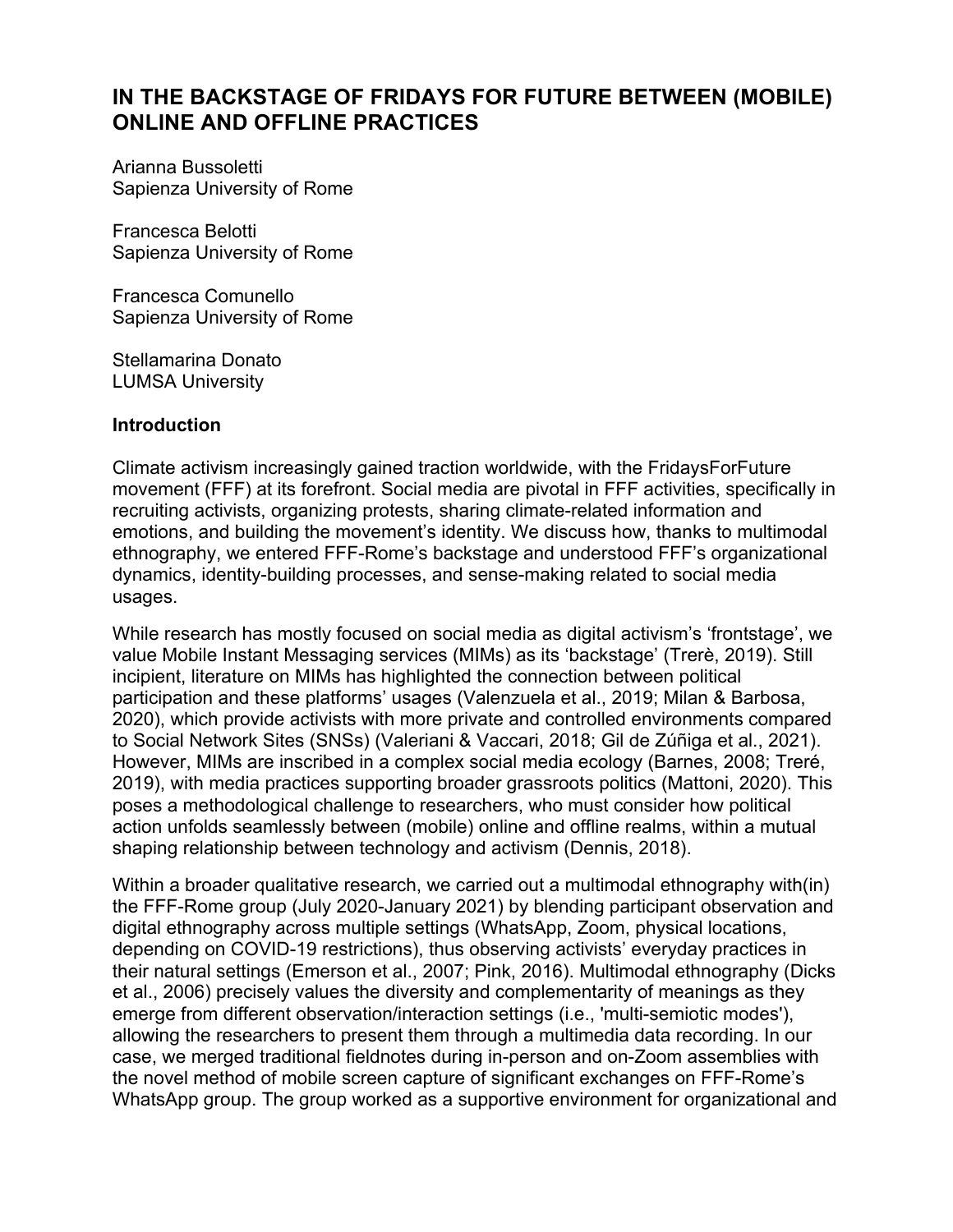identity-building processes among users, while screenshots provided complementary, moment-by-moment fine-grained data about users' digital experiences and WhatsApp's social functions (Chiatti et al., 2018; Jaynes, 2019). All data was coded combining deduction and induction towards thematic analysis (Guest et al., 2011).

Two researchers (a 25- and a 35-year-old) were involved in all of FFF-Rome's activities as insiders, while the other two monitored their work, acting as cognitive counterweight to their interpretations. In this, we adopted a transformative paradigm aimed at understanding and practising research as committed to social change and accountable to both the movement and the academy (Mertens, 2007). We fostered genuine bonds with FFF-activists and discussed our research to encourage its appropriation. Consent was gathered iteratively throughout the fieldwork, collectively and explicitly, thus overcoming the mere 'willingness to engage' in favor of a 'wanting to take part' (Nairn et al., 2020). For minors, we collected written consent through a form signed both by them (in recognition of their political agency (Fargas-Malet et al., 2010) and their parents/guardians.

## **Findings and Discussion**

These methods allowed us to better understand how FFF-activists seamlessly inhabit online and offline environments. Raising a hand to take the floor during physical assemblies translates into sending asterisks in the Zoom chat, while sharing ongoing protests' images on WhatsApp allows at-home activists to participate along with those in the streets. While this confirms digital activism as a fully-embedded political experience, it also shows that this experience is concretely defined at the juncture between social media platforms and physical places.

By being both offline and online, we also saw how FFF-activists assign specific functions and rules to each environment. All topics are/must be discussed in the appropriate forum and way. MIMs groups are dedicated to coordinating strikes and producing SNSs posts, with FFF's official WhatsApp group serving as a think tank. Assemblies establish FFF's political agenda, including identity issues. When the latter arise on WhatsApp they are redirected to the assembly, otherwise, as stated by a user, "it's easy to misinterpret things." When negotiating 'proper' platform usage (i.e. asking a member not to share catholic messages to keep FFF non-religious), FFF-activists relate to the movement's values, which permeate all its backstage environments. Inclusiveness and horizontality imbue all settings we experienced and, whenever WhatsApp discussions escalate, activists remind each other how to, as stated by another user, properly and peacefully "live [in] this space."

All this provides a 'map' of the overlaps among, and distinctiveness of, different semiotic modes, and also defines the boundaries and consistency of the field as both we and FFF-activists constituted it. These boundaries are continuously negotiated, along with normative manners regulating interaction among activists, coming to define what FFF is, where it stands, and how it behaves, thus configuring FFF-Rome's social media ecology across MIMs groups and SNSs.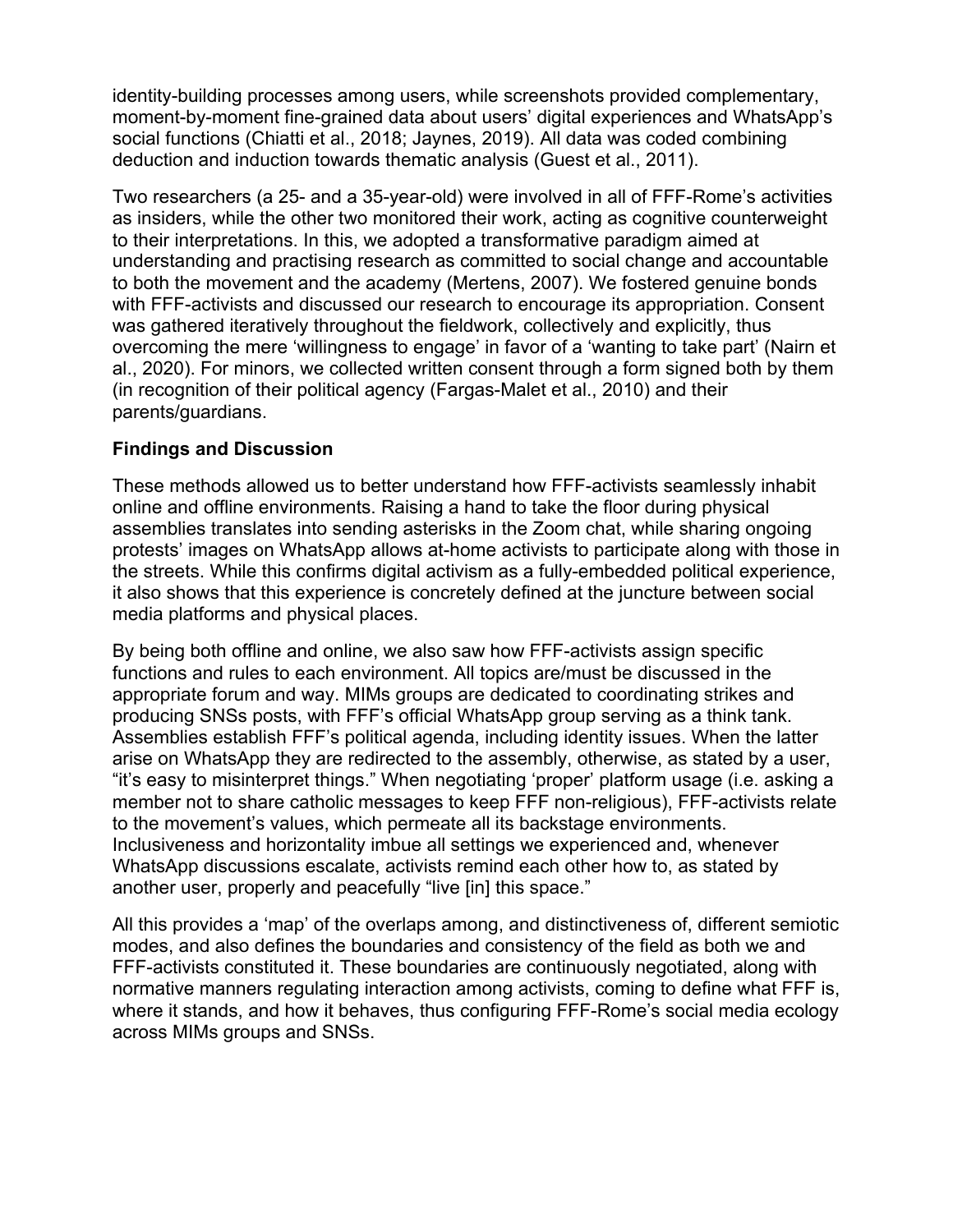### **References**

Barnes, S.B. (2008). "Understanding social media from the media ecological perspective." In E.A. Konijn, Utz S., Tanis M., Barnes S.B.(Eds.), *Mediated Interpersonal Communication* (pp.14-33). New York: Routledge.

Chiatti, A., Yang, X., Brinberg, M., Cho, M.J., Gagneja, A., Ram, N., Reeves, B., Giles, C.L. (2018). Text extraction from smartphone screenshots to archive in situ media behavior. Proceedings of the Ninth International Conference on Knowledge Capture. Austin: ACM.

Dennis J. (2018). *Beyond Slacktivism: Political Participation on Social Media.* Cham: Palgrave.

Dicks, B., Bambo, S., Coffey, A. (2006). Multimodal Ethnography. *Qualitative Research* 6(1):77–96.

Emerson, R.M., Seale, C., Gobo, G., Gubrium, J.F., Silverman, D. (2007). "Working with 'key incidents'." In S. Clive, Silverman, D., Gubrium, J.F., Gobo, G. (Eds.), *Qualitative research practice: Concise paperback edition (pp. 427-442). London: Sage.* 

Fargas-Malet, M., Montserrat, D., McSherry, L.E., Robinson, C. (2010). Research with children: methodological issues and innovative techniques. *Journal of Early Childhood Research,* 8(2):191-203.

Gil de Zúñiga, H., Ardèvol-Abreu, A., Casero-Ripollés, A. (2021). WhatsApp political discussion, conventional participation and activism: exploring direct, indirect and generational effects. *Information, Communication & Society,* 24(*2*):201-218.

Guest, G., MacQueen, K., Namey, E. (2011). *Applied Thematic Analysi*s. London:Sage.

Jaynes, V. (2019). The social life of screenshots: the power of visibility in teen friendship groups. *New Media & Society,* 22(*8*):1378–1393.

Mattoni, A. (2020). Practicing Media—Mediating Practice| A Media-in-Practices Approach to Investigate the Nexus Between Digital Media and Activists' Daily Political Engagement. *International Journal of Communication*,*14*:2828–2845.

Mertens, D. M. (2007). Transformative paradigm: Mixed methods and social justice. *Journal of Mixed Methods Research*, 1(*3*):212-225.

Milan, S., Barbosa, S. (2020). Enter the WhatsApper: Reinventing digital activism at the time of chat apps. *First Monday*. DOI:10.5210/fm.v25i12.10414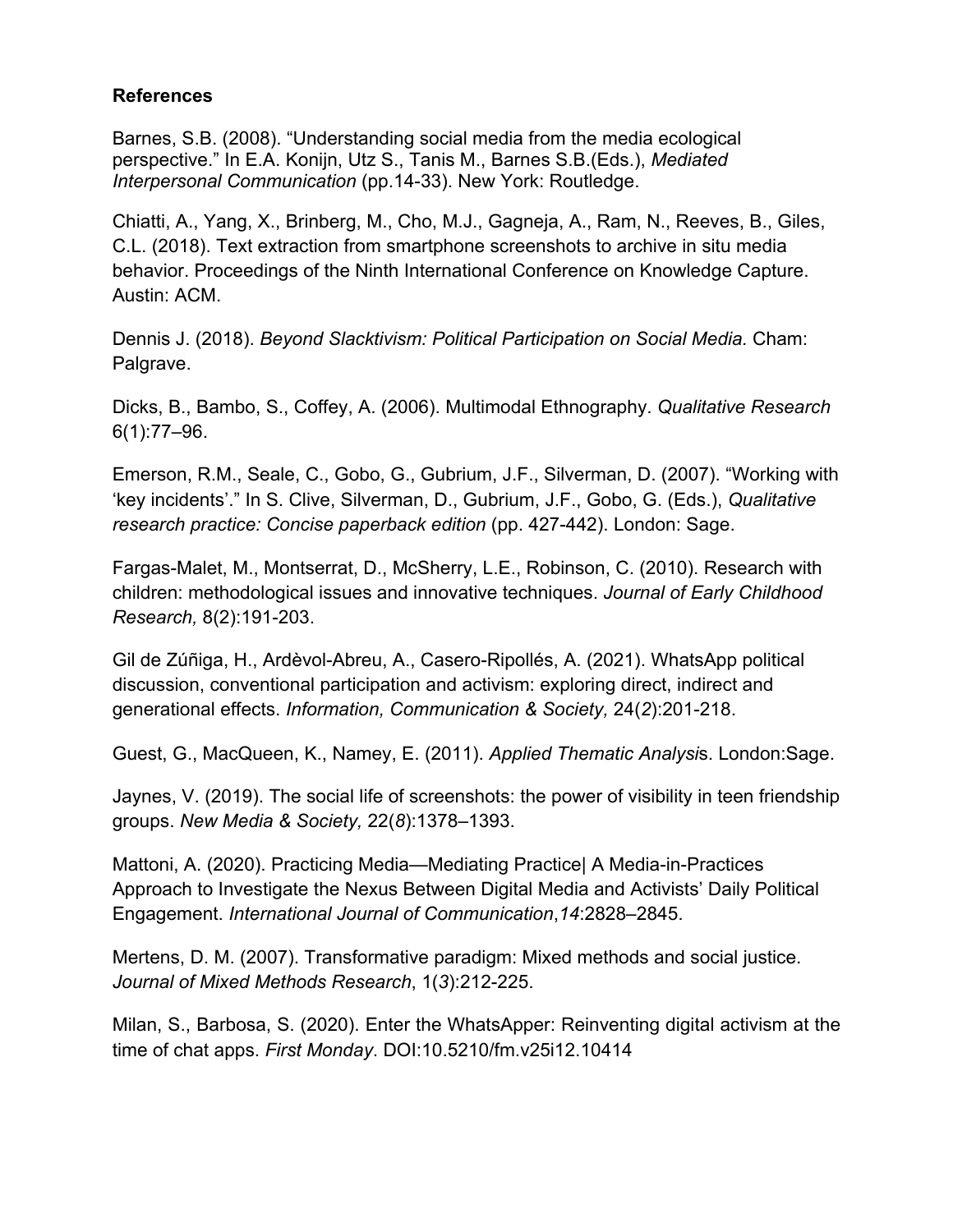Nairn, K., Showden, C.R., Sligo, J., Matthews, K.R., Kidman, J. (2020). 'Consent requires a relationship: rethinking group consent and its timing in ethnographic research', *International Journal of Social Research Methodology*, 23(*6*):719-731.

Pink, S., Horst, H., Postill, J., Hjorth, L., Lewis, T., Tacchi, J. (2016). *Digital Ethnography. Principles and Practice*. London:Sage.

Treré, E. (2019). *Hybrid media activism: Ecologies, imaginaries, algorithms*. London:Routledge.

Valenzuela, S., Bachmann, I., Bargsted, M. (2019). The personal is the political? What do Whatsapp users share and how it matters for news knowledge, polarization and participation in Chile. *Digital journalism*, 1-21. DOI:10.1080/21670811.2019.1693904

Valeriani, A., Vaccari, C. (2018). Political talk on mobile instant messaging services: A comparative analysis of Germany, Italy, and the UK. *Information, Communication & Society*, 21(*11*):1715-1731.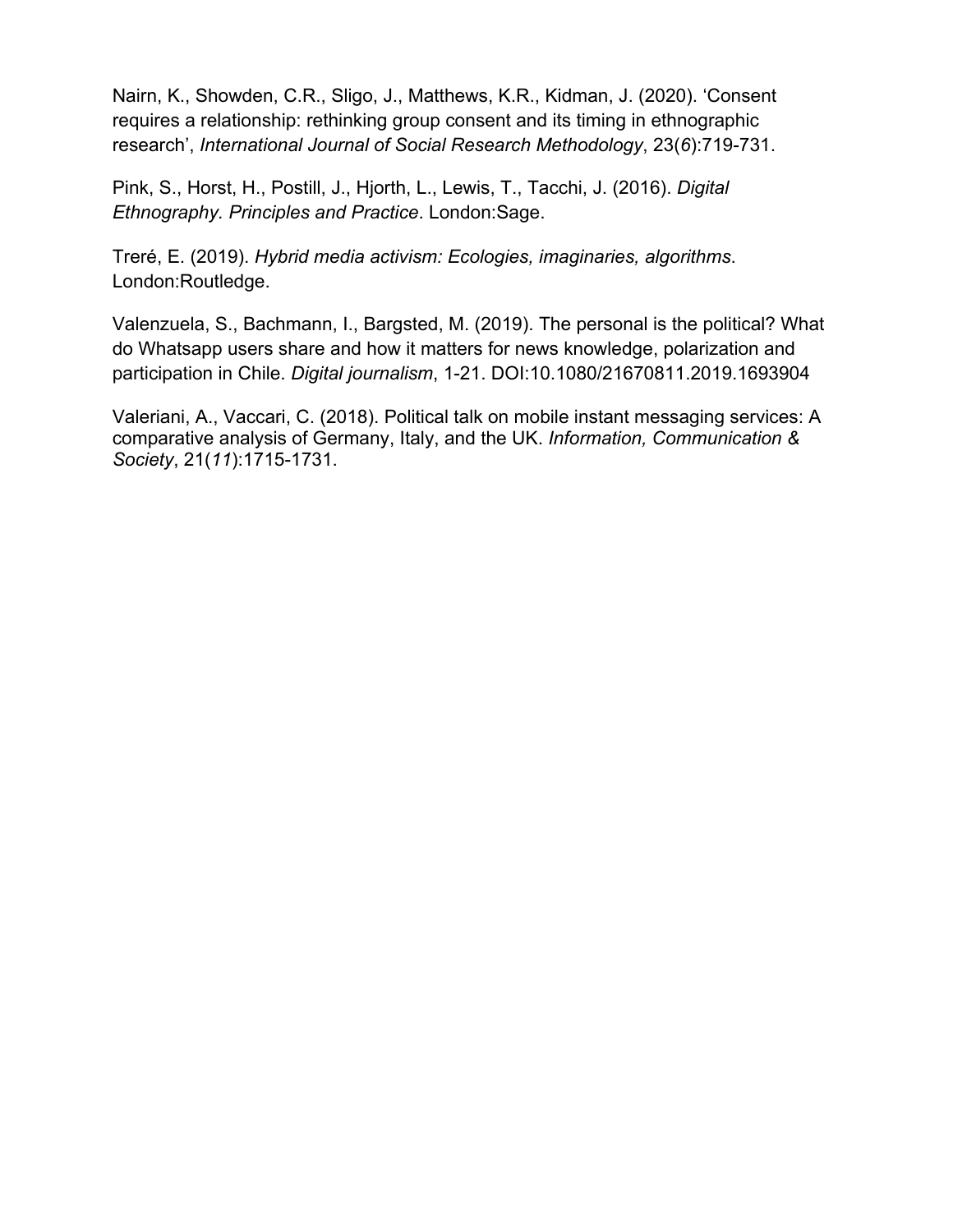Welmoed Wagenaar University of Groningen

# **Fandom and everyday life**

Digital media and mobile devices have made it possible to engage in new ways with the fictional worlds of Sherlock Holmes, Harry Potter, and many others. Media fans in particular can spend hours exploring and expanding their favorite story worlds and characters via online platforms like Tumblr, Twitter and Discord. What is more, fans can now take their fandoms everywhere in their pockets, these story worlds always being only a few clicks or finger taps away. Existing research on fandom often focuses primarily on online fan practices and how these are embedded in particular online cultures and/or a broader context of social networking, transmedia and participatory culture (cf. Hills, 2017). This overlooks important dimensions of how fictional worlds and fandom are given a place and meaning in people's actual day-to-day lives. At the same time, studying the everyday dimensions of fans' online practices and the complex, often messy intersections between online and offline spaces comes with significant challenges.

# **Challenges in pandemic times**

In this paper, I discuss some of the practical and ethical challenges I encountered during ongoing non-media-centric, ethnographic research into the everyday lives of media fans. Non-media-centric research focuses on media-oriented practice and discourse, asking what people are doing in relation to media across a range of situations and contexts (e.g. Couldry, 2010; Moores, 2012; Bareither, 2019). Rather than focusing on (an element of) fan culture as it has developed in a particular online space, then, this research specifically examines how fan practices and experiences are embedded in and interact with the everyday contexts from which individual fans engage in them. Over the course of the study, I went from grappling with the geographical delimitations of doing face-to-face fieldwork while starting from online environments that transcend such boundaries, to having to adapt methods like participant observation, video re-enactments (Pink et al., 2016) and the media go-along (Jørgensen, 2016) to online-only formats due to the COVID-19 pandemic. How does one study the intersections between online and offline domains when one cannot move beyond online interactions? Moreover, what ethical dilemmas and practical obstacles may arise in studying dimensions of the everyday when starting from online spaces where people carefully manage the boundaries between different identities and spheres of life?

# **Adapting methods**

The video re-enactment is a method of observation and audiovisual recording in which research participants re-enact their everyday engagement with media and reflect upon habitual activities and routines by responding to questions or providing ongoing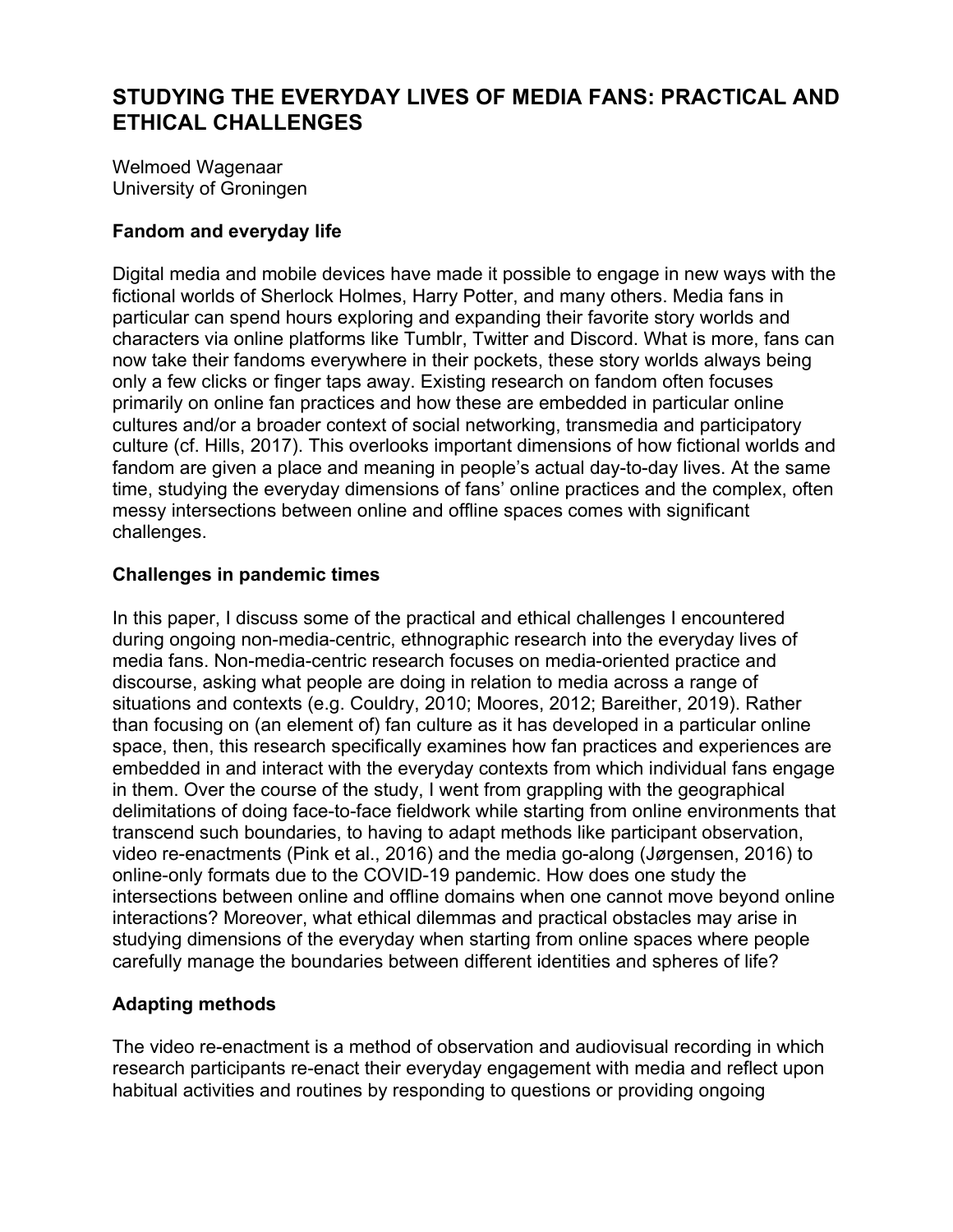commentary of their activity (Pink et al., 2016; Richardson & Hjorth, 2017). The media go-along is a mobile method where researcher and participant sit down together to simultaneously access a given setting, and participants give visual and verbal tours of a platform (Jørgensen, 2016). Both methods enable researchers to observe and analyze the embeddedness of media in people's everyday life and the use of media 'as it happens'. This includes paying attention to body habits, gestures and other (micro- )movements. The methods also rely upon the physical presence of the researcher to give initial instructions, ask questions, and record.

Due to travel restrictions, physical visits became impossible. Instead, I used screensharing technology during video call interviews and asked people to show me their smartphone screen through the webcam to create a virtual media go-along. That way, participants could walk me through their use of different platforms and accounts, revealing details that would otherwise have remained obscured to me as researcher. For example, the go-along showed habitual movements and considerations people made with regard to checking notifications and personal messages, creating and sharing content, and adapting and organizing the platforms in ways that allowed them to prioritize specific interactions over others. In order to gain insight into how this is embedded in participants' day-to-day lives, this research will make use of a semistructured, solicited diary study where participants will be asked to track their fan activities and the physical surroundings and social settings in which those take place for two weeks. By encouraging the use of (audio)visual material in these diaries and discussing them afterwards during an interview, this method forms a helpful strategy to acquire detailed information on moments when the researcher is absent and enables participants to reflect on day-to-day situations relatively closely to their occurrence (cf. Bartlett, Milligan, and Crow, 2015).

# **Negotiating boundaries**

Fan activities and identities, feminized fan cultures in particular, have a history of being culturally devalued and stigmatized. Consequently, there are fans who take special care to separate their fan identity from other parts of their lives, for example by using different pseudonymous accounts and sometimes by fabricating an online persona (cf. Gerrard, 2017, 2020). In addition, fans can face criticism from within fandom spaces and risk being affected by platform crackdowns, which is especially a concern among marginalized communities who share and create sexually explicit content. In part as a result of this, the use of Discord servers and chat groups has become increasingly common, establishing private and semi-public fan spaces which are carefully organized and managed by their communities. This, however, also means that access often is restricted – the more private and personal these spaces get, with community members opening up about other aspects of their lives, the more apprehensive people are to allow researchers entry. With direct access being limited, creative methods are needed to examine the significance of these hybrid spaces to people's individual fan experience. Moreover, it asks for a strong sensitivity on the researcher's part to ensure that interactions with participants and reports on research findings do not expose techniques or break down boundaries people have deliberately set. It raises the question of how to examine the intersections between different spheres of life and their existence across online and offline spaces, when the people being studied are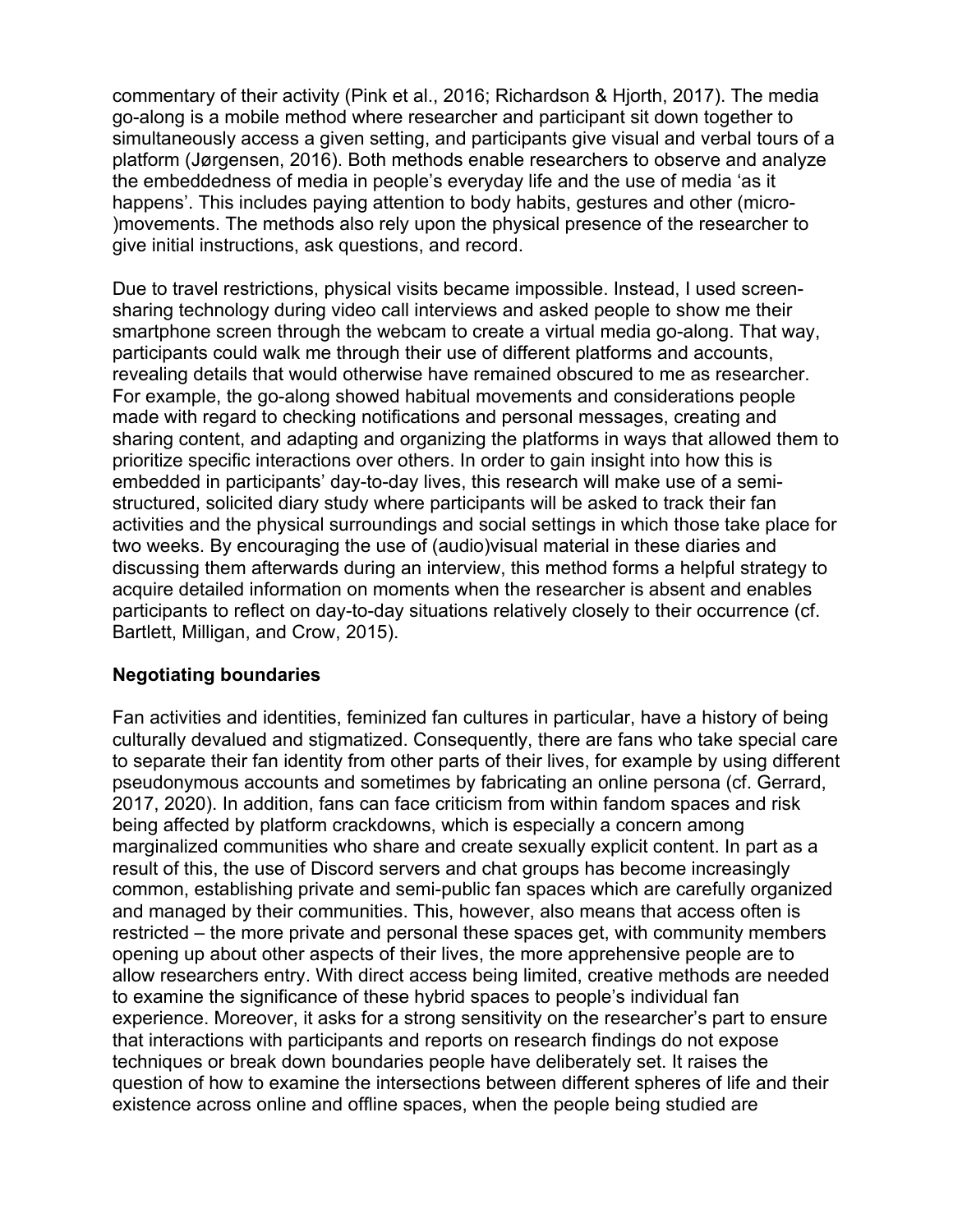extremely careful in how, where and when these intersections should take place. While not offering any definitive conclusions, this paper aims to further the discussion on these and related challenges.

### **References**

Bareither, C. (2019). Doing Emotion through Digital Media: An Ethnographic Perspective on Media Practices and Emotional Affordances. *Ethnologia Europaea, 49*(1), 7-23.

Bartlett, Ruth, Christine Milligan, and Graham Crow. (2015). *What Is Diary Method?* London: Bloomsbury Publishing UK.

Couldry, N. (2010). Theorising Media as Practice. In B. Bräuchler & J. Postill (Eds.), *Theorising Media and Practice* (pp. 35-54). New York: Berghahn Books.

Gerrard, Y. (2017). 'It's a Secret Thing': Digital disembedding through Online Teen Drama Fandom. *First Monday, 22*(8). https://doi.org/10.5210/fm.v22i8.7877.

Gerrard, Y. (2020). What's in a (Pseudo)Name? Ethical Conundrums for the Principles of Anonymisation in Social Media Research. *Qualitative Research*. Advance online publication. https://doi.org/10.1177/1468794120922070.

Hills, M. (2017). Foreword. The 'Imaginary Opponents' of Digital Fandom (and Fan Studies). In P. Booth (Ed.), *Digital Fandom 2.0: New Media Studies* (pp. xi-xx). New York: Peter Lang.

Jørgensen, K. M. (2016). The Media Go-Along: Researching Mobilities with Media at Hand. *MedieKultur: Journal of Media and Communication Research,* 60, 32-29. https://doi.org/10.7146/mediekultur.v32i60.22429.

Moores, S. (2012). *Media, Place and Mobility.* Houndmills, Basingstoke, Hampshire: Palgrave Macmillan.

Pink, S., Horst, H.A., Postill, J., Hjorth, L., Lewis, T. & Tacchi, J. (2016) (Eds.), *Digital Ethnography: Principles and Practice*. Los Angeles: SAGE.

Richardson, I. & Hjorth, L. (2017). Mobile Media, Domestic Play and Haptic Ethnography. *New Media and Society*, *19*(10), 1653-67. https://doi.org/10.117/ 1461444817717516.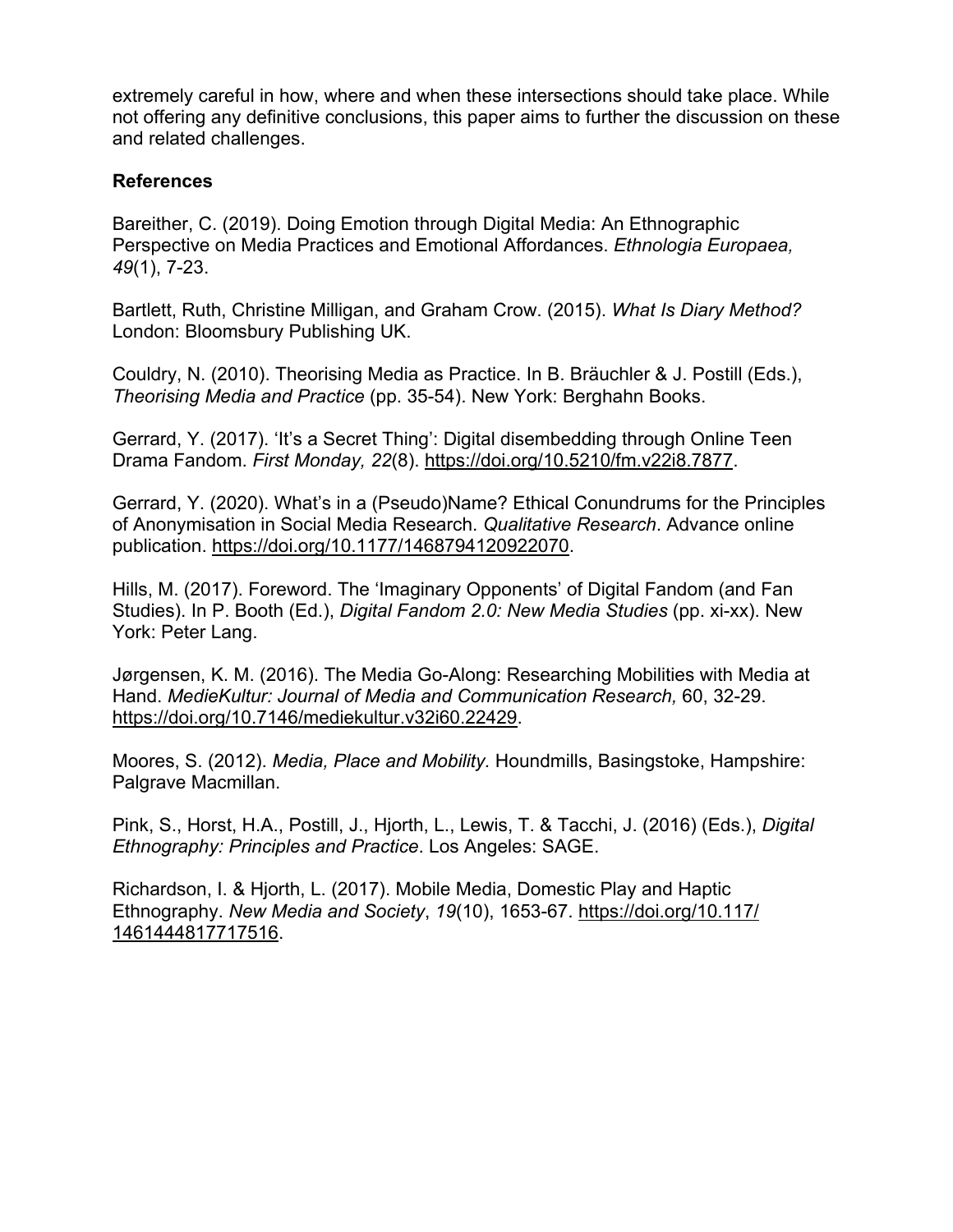# **ETHNOGRAPHING BETWEEN SPACES: RESEARCHING TIKTOK FROM AN E3 THNOMUSICOLOGICAL PERSPECTIVE**

Juan Bermúdez University of Vienna

## **Introduction**

In a deterritorialized and digitally interconnected world a vast number of interrelations between multimedia spaces have been developed and established as an inseparable part of our daily life. This appropriation of the virtual worlds, as well as the development of new digital platforms have not only shaped the interaction between actors, but they have also enabled new forms of musical practices. The investigation of musicking, such as in TikTok offers a large number of theoretical possibilities but at the same time it poses practical and theoretical challenges. In a world where interactions are increasingly happening beyond a physical contact, (ethno)musicologists are forced and encouraged to widen their approaches and methods in order to adjust to these new multimedia realities. In this paper I will outline these challenges and possibilities and I will as well also reflect on the consequences for ethnographic work and methodological approach using TikTok's musicking from an Austrian perspective as an example.

## **An Ethnomusicological Approach**

In 1964 Alan P. Merriam presented a long-lasting model based on the study of three analytical levels: *conceptualization about music*, *behavior in relation to music* and *music sound itself*. In 1987 this model was expanded by Timothy Rice adding a focus on the individual and his experiences in the process of making music, as well as a diachronic perspective. In 2016, Julio Mendívil contributed to this methodological approach with Christopher Smalls concept of musicking. Mendívil explained: "[…] such an approach allows us to analyze the historical formation of sound's structures, behavior and concepts as a particular process in a given time and place, which involves all the actors *musicking* (not only playing and hearing, as Rice defines it)" (2016, p. 73). The analysis of multimedia musical practices, such as the practices in TikTok, require, however, more than a successful ethnomusicological model. To overcome the digital challenges, I propose to understand internet and its (musical) practices, as embedded, embodied and everyday, as postulated by Christine Hine (2015). The shift that makes it possible to expand Merriam's model with the required contemporary level, reflects the realities of a multimedia world in thinking in terms of the meaning of internet in the everyday life of the actors, their musical practices, as well as the recognition of internet as an embodied experience that is influenced and determined by forms, discourses, times, objectives, etc., and by the interactions between the human and non-human actors.

# **Embedded, Embodied, and Everyday – Towards an E3thnographie**

To explore mediatized musical practices, it is firstly indispensable to understand digital and analog media as practices, which are created, discussed, and experienced in everyday situations and contexts synchronously or asynchronously. That is why an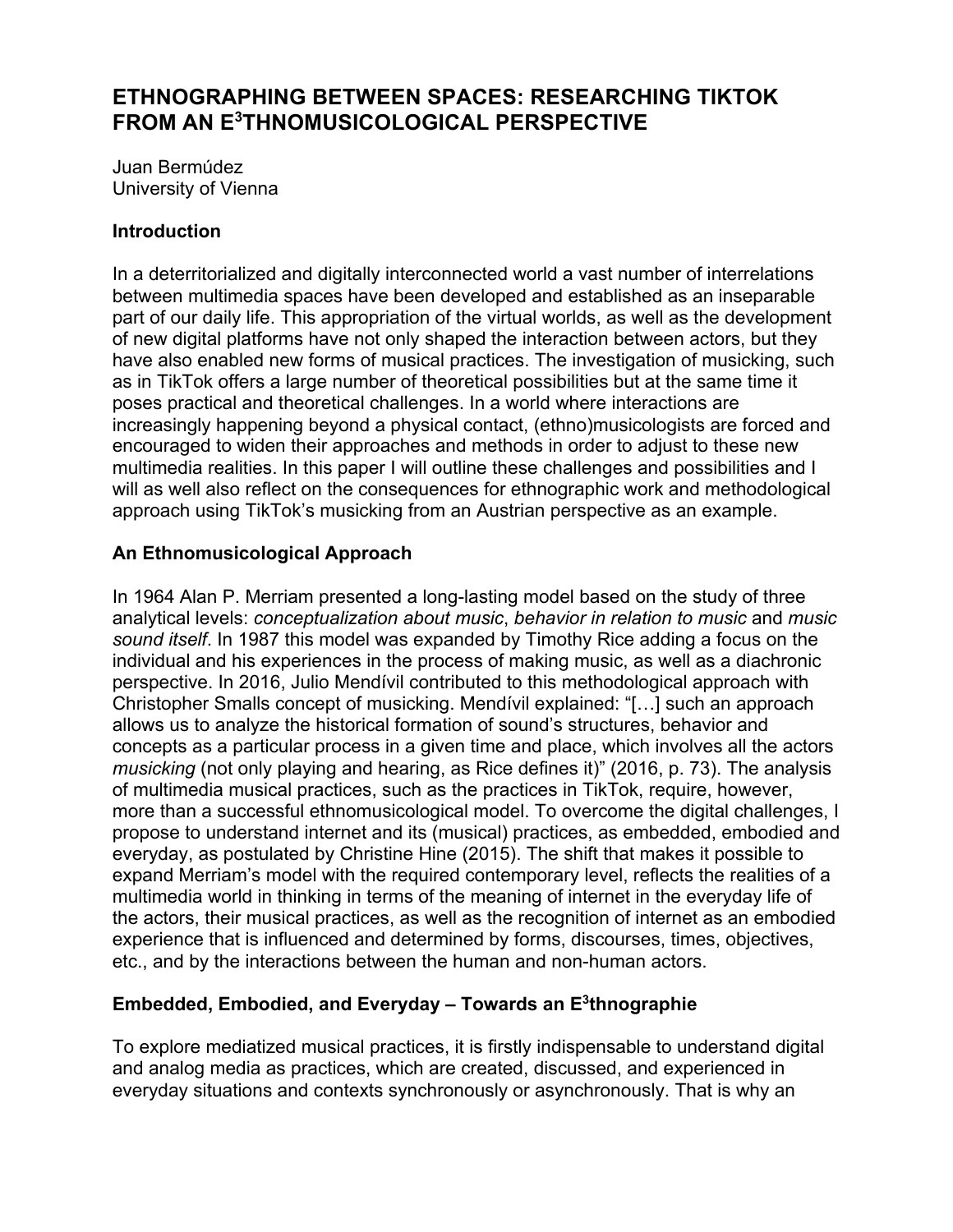intensive multi-local and multimedia participatory observation in line with a hermeneutic phenomenological ethnography allows us to concentrate our focus on what people are actively doing *with* and *in* a mediatized environment and herewith against a discourse that sees media exclusively as a communication or representation channel used by physical actors. A discourse that creates a strict dichotomous separation between reality and virtuality and which does not perceive digital media as part of knowledge practice, but rather as a passive representational practice. A different approach to the relation between reality and virtuality can be found in the scholastic philosophy: "In scholastic philosophy 'actual' and 'virtual' exist in a dialectical relation rather than in one of radical opposition" (Ryan, 1999, p. 88). This dialectical interdependence between the reality happening *at the current moment* and the *potential* reality, meaning the virtual, has an influence on the perception of each of our cultural practices. Therefore their dichotomous separation doesn't show a logical sense.

Secondly, an  $e<sup>3</sup>$ thnographic approach requires a strong focus on individuals and their music-making experiences as individuals or in groups. That is why, it is important to prioritize the use of methods that focus on the learning of multimedia practices related to musicking (see Baily, 2001), but also to the processes that allow the creation and negotiation of the auditory knowledge of the musicking under investigation (see Bermúdez et al., 2018). In addition, the focus shall also lie on the performative creation of *musical personae* (Auslander, 2006) and on the discussion of cultural behaviors related to them. The same way interactions can take place in spaces beyond the real/virtual dichotomy, interactions are not tied to a physical body, but much more to the varied characteristics of the actors' identities.

Thirdly, we need a new definition for our ethnographic field and a new approach due to the deterritoralization and multimedia reality of these musical practices. There is no preexisting space within these practices, which we can enter, it is only possible to construct and interact through the continuous multimedia interaction of physical and digital actors or *personae*. This is why, we need to increasingly focus on 1) interactions continuously created and experienced by the actors of this musicking; 2) the interrelations built, discussed and experienced by the actors of this musicking throughout time; 3) the processes that enable the creation, discussion and experience of personal and public *multimedia locations*.

### **Conclusions**

Merriam's Model that can be seen as the fundament of ethnomusicological work, provided the basis for a musicological paradigm in 1964, which encompasses musics in their holistic performativity from a culture-relativistic perspective. The further developments of Merriam's model by Rice (1987) and Mendívil (2016) have enhanced the way that realities of musical worlds of the turn of the century have been included in said model. With approaches like Hine's approach (2015) and a research paradigm that does not see digital media as a passive representation channel or an economical product, but rather as a practice, Merriam's Model gets the support and opportunities needed to overcome challenges posed by contemporary music practices. An E3thnography makes it possible to observe and experience how concepts, behaviors and sounds are historically constructed by the actors of a certain musicking in different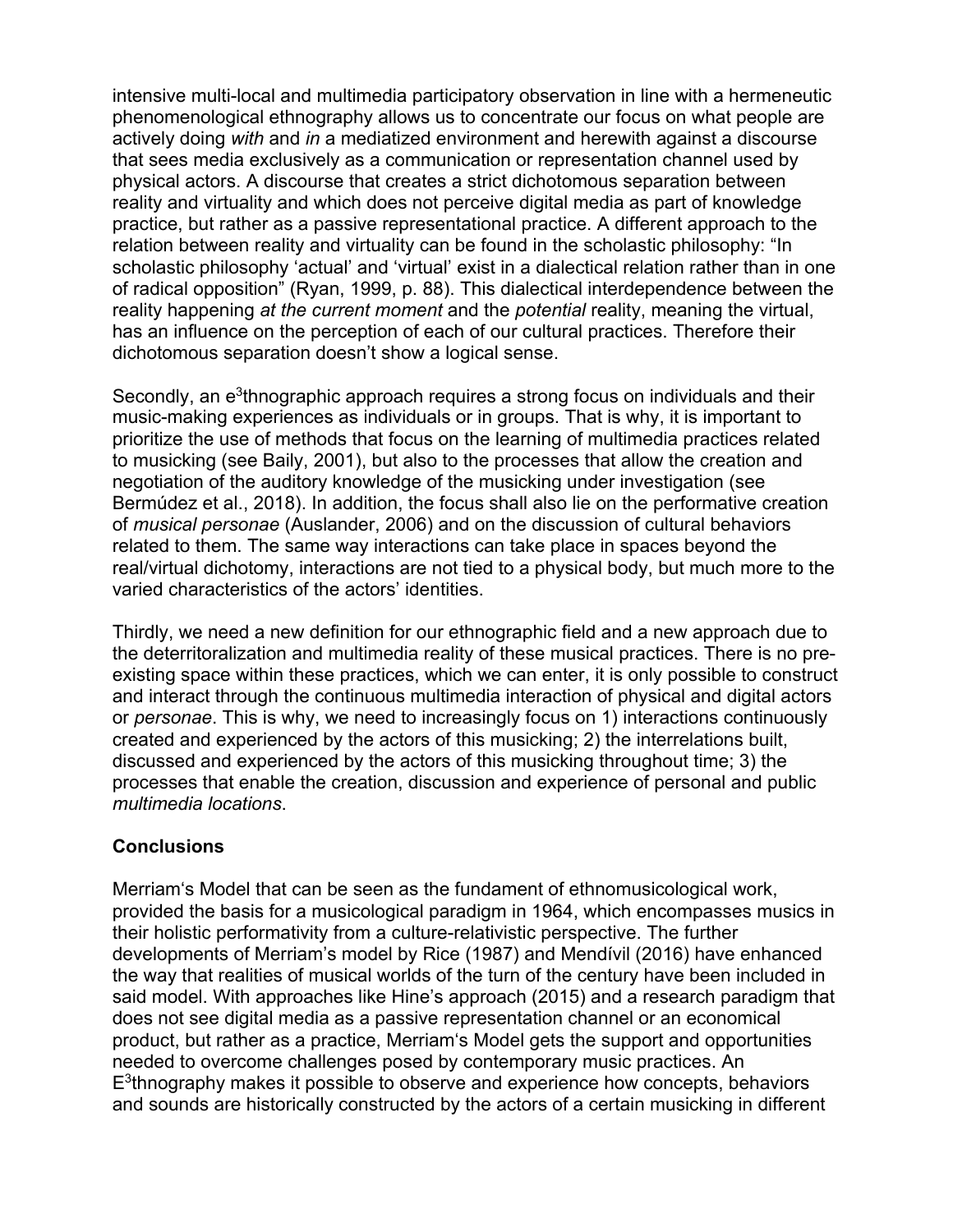contexts, how they are socially maintained and how they are individually created and experienced in everyday life in synchronous or asynchronous multimedia situations.

## **References**

Auslander, P. (2006). Musical Personae. *The Drama Review, 50*(1), 100–119.

Bermúdez, J., L. Dullnig, S. Gmeiner, H. Matthäus, M. Rogenhofer, F. Schriebl, L. Auer, and B. Brabec de Mori. (2018). Von Klang(-)Wissen und anderen Fischen. Auditive Wissenskulturen von Konzertfach- und Musikologiestudierenden im Vergleich. In B. Brabec de Mori, and M. Winter (Ed.), *Auditive Wissenskulturen: Das Wissen klanglicher Praxis* (pp. 283–302). Wiesbaden: Springer VS. https://doi.org/10.1007/978-3-658- 20143-2\_14

Baily, J. (2001). Learning to Perform as a Research Technique in Ethnomusicology. *British Journal of Ethnomusicology* 10(2), 85–98.

Hine, C. (2015). *Ethnography for the Internet: Embedded, Embodied and Everyday*. London: Bloomsbury.

Mendívil, J. (2016). The Battle of Evermore. Music as a Never-ending Struggle for the Construction of Meaning. In R. Allgayer-Kaufmann (Ed.), *World Music Studies* (pp. 67- 91). Berlin: Logos Verlag.

Merriam, A. P. (1964). *The Anthropology of Music*. Evanston: Northwestern University Press.

Rice, T. (1987). Toward the Remodeling of Ethnomusicology. *Ethnomusicology*, *31*(3), 469-488.

Ryan, M.-L. (1999). Cyberspace, Virtuality, and the Text. In M.-L. Ryan (Ed.), *Cyberspace Textuality: Computer Technology and Literary Theory* (pp. 78-107). Bloomington: Indiana University Press.

Small, C. (1998). *Musicking: The Meanings of Performing and Listening*. Middletown: Wesleyan University Press.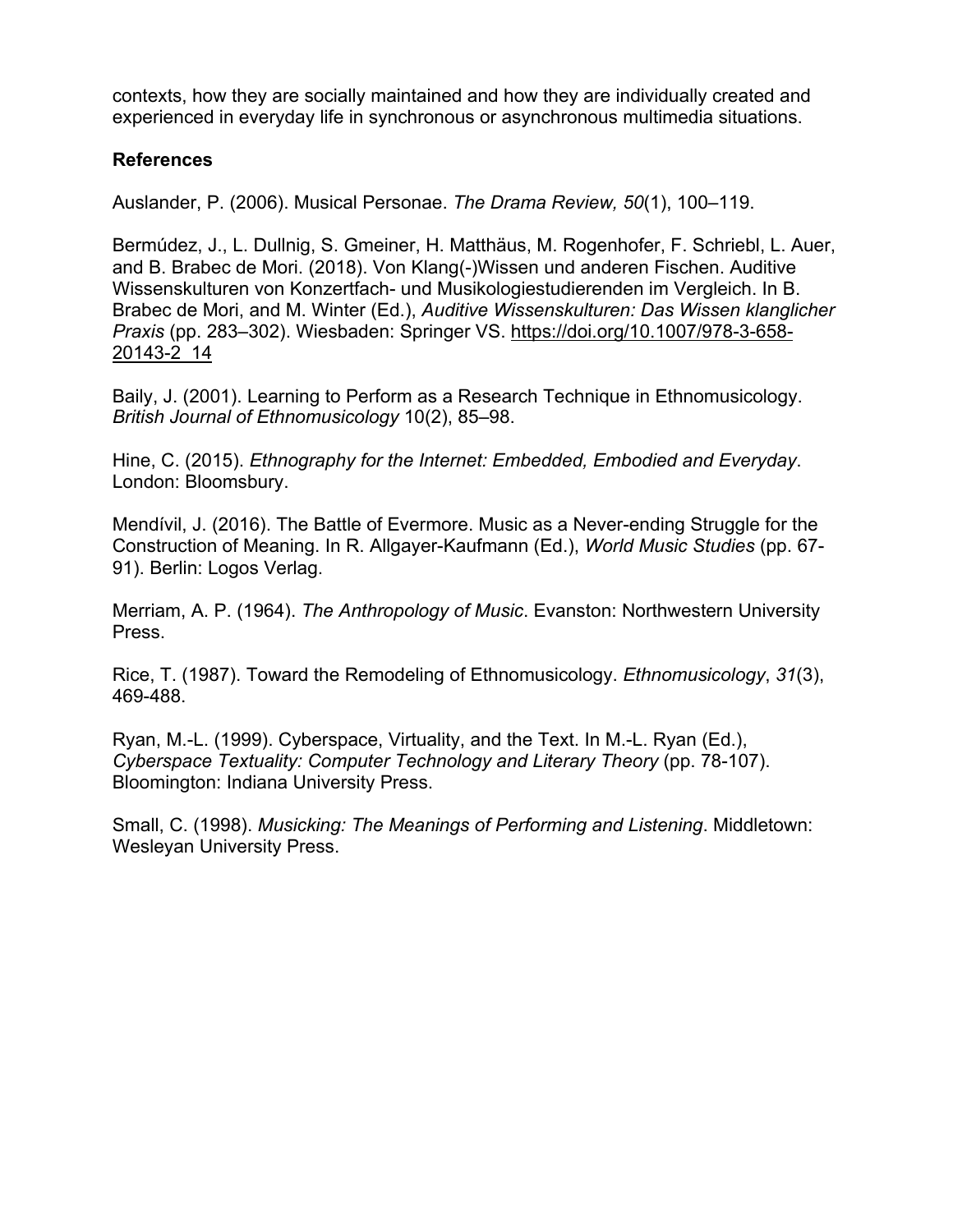# **METHODOLOGICAL REFLECTIONS ON CAPTURING AUGMENTED SPACE: INSIGHTS FROM AN AUGMENTED REALITY (AR) FIELD STUDY**

Moritz Schweiger University of Augsburg

Jeffrey Wimmer University of Augsburg

Digital-based AR overlays physical (offline) space and adds new layers of meaning to it (Liao & Humphreys, 2015). This is particularly evident in urban space, which, as a burning glass of media developments, is already affected by a multitude of holographic content (Aurigi & Cindio, 2008). But how does AR change our perception of urban space and the personal meaning it unfolds in daily life? And how can we capture the reception of meaningful AR content, experienced through head-worn AR, methodically?

To answer these questions, a historical building, which had been destroyed during air raids in the Second World War, was holographically reconstructed on a public city square. In order to resurrect this building in AR, old photographs, paintings and postcards were assessed to program a hologram in its original size and place it at its original location. Using high-tech AR glasses (Microsoft HoloLens 2), test persons were able to move freely around the square, observe the hologram from different angles and walk into it. Thereby, we wanted to illuminate how AR might influence the relation of city dwellers and urban space based on three spatial dimensions: the spatial perception of the square (dimension 1), its spatial meaning in the lives of city dwellers (dimension 2) and their spatial movement patterns on the square (dimension 3).

### **Methodological challenges when capturing augmented space**

In order to capture the appropriation of augmented space, we relied on a multi-method approach using both qualitative and quantitative tools. Due to its explorative character and constantly changing field conditions, among others the Covid-19 pandemic, we had to critically reflect and adapt our study to several unpredictable obstacles. After evaluating the development of our empirical tools, we can now present insights into the methodical challenges and chances of AR field studies and give an overview of best and worst practices regarding sampling, test persons recruiting, study implementation, and data analysis when capturing the interrelation of physical and augmented space.

Preliminary and follow-up questionnaires and mean value comparisons were used to determine (in)significances in the influence of AR on spatial perception and meaning. The influence on spatial perception was captured via polarity profiles including 20 opposite pairs (e.g. "narrow/spacious", "bare/decorated") deduced from a study by Kuliga et al. (2014, p. 368). Finding standardized items on spatial meaning posed more difficulties, since most studies focus on the significance of specific places (e.g. residence (Manzo, 2005)) instead of analyzing places in general. Thus, we referred to the three-pole-model by Gustafson (2001), who allocates the general meaning of place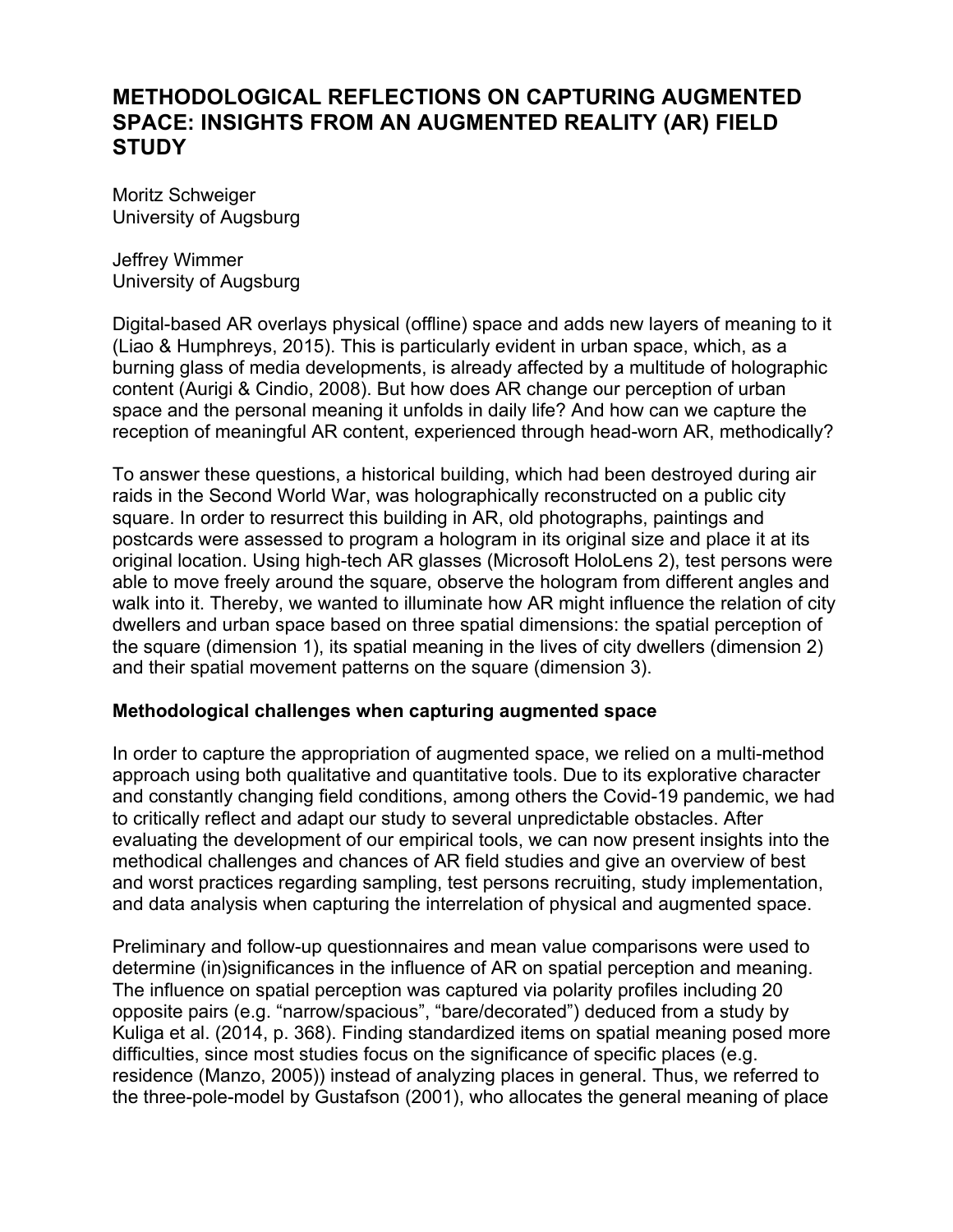within the comprehensive field of the self, others and the physical environment. This three-pole-model was operationalized into 33 items during an online survey followed by factor analysis and proved appropriate for capturing spatial meaning holistically.

In addition to standardized questionnaires, the influence of AR on spatial perception and meaning was also explored using qualitative thinking-aloud-protocols (TAP). Due to the ongoing methodological discussion on appropriate forms of TAP, especially apparent in HCI usability research (Alshammari et al., 2015), we decided to pre-test their suitability for our AR field study. For this purpose, the statements, gaze direction and gestures of the subjects were videotaped via the built-in recording system of the Microsoft HoloLens 2 and evaluated. In a first pre-test, we compared the most prevalent forms of TAP:

- Unguided vs. Guided TAP (open vs. space specific questions)
- Concurrent vs. Retrospective TAP (during or after the AR-experience)

It showed that unguided TAP, while undoubtedly evoking unfiltered reactions on usability, is less suited for capturing augmented space. It mainly led to extravagated statements regarding the graphic quality in general or the light weight of the AR glasses. This might be traced back to the fact that head-worn AR is not yet established and many subjects were wearing AR glasses for the first time. In guided TAP, queries can direct the narrative of the subject towards specific aspects of the AR experience, while their disruptive character can be seen as trade-off. With regard to the timing, we found that concurrent TAP is better suited for capturing spontaneous reactions or references to special AR content, while also evoking cognitive overload and a sense of social undesirability regarding passers-by. In retrospective TAP, an ego-centered videorecording of their AR experience was shown to the subjects on a laptop, while their verbal comments were captured via screen recording. This led to more reflected statements and intensive thoughts, since subjects could relive their previous AR experience and focus on specific aspects they had overseen before.

Based on our pre-test, we decided to use guided-concurrent TAP during the AR experience to analyze the influence of the hologram on spatial perception. The effects on spatial meaning were captured right after the AR experience in an interview room close to the city square via guided-retrospective TAP. The spatial movement was collected via locative tracking within the AR glasses. Thereby, we could generate walking lines and compare how subjects allocated themselves towards the hologram, how many walked right into it or didn't dare to break its presence. The combination of both quantitative and qualitative methods proved valuable to capture the reception of space, since some test persons for instance focused entirely on augmented spatial meaning while omitting augmented spatial perception in both the TAPs. Thus, the supplementation with standardized questionnaires helped us to analyze spatial dimensions that had been passed over in the qualitative statements. Due to the technological and methodological affordances of our field study, an extensive interviewer training was conducted including a detailed interviewer guide and an exploratory video. AR researchers should keep in mind that interviewers need to know how to use high-tech AR glasses, how to accurately place a hologram, how to react to manifold technical issues (e.g. a dislocated or disappearing hologram, abortion of recording) or social interventions (e.g. intrusive by-passers, police controls).